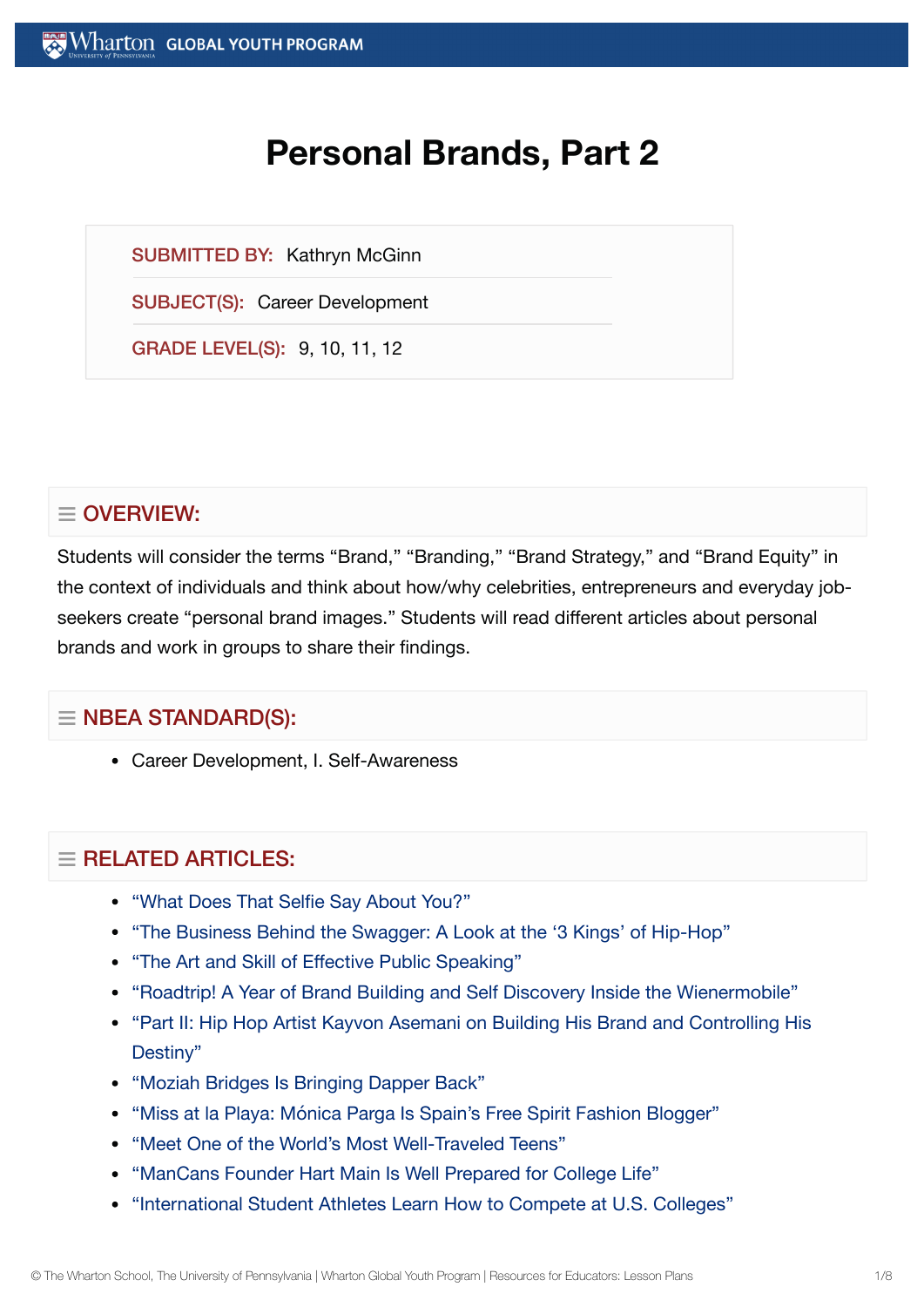## $\mathbb{R}$  Wharton Global Youth Program

- "From Bioscience to Haute Couture: [Tony Wang's Wide-Ranging](https://globalyouth.wharton.upenn.edu/articles/from-bioscience-to-haute-couture-tony-wang%e2%80%99s-wide-ranging-world/) World"
- ["Educator](https://globalyouth.wharton.upenn.edu/articles/december-2017-building-your-brand/) Toolkit: Building Your Brand"
- ["Crowdfunding,](https://globalyouth.wharton.upenn.edu/articles/creativity-crowdfunding-and-kickflips-inside-a-church-in-spain/) Creativity and Kickflips Inside a Church in Spain"
- ["Building](https://globalyouth.wharton.upenn.edu/articles/a-work-brand-people-will-brag-about/) a 'Work Brand' that People Will Brag About"

#### **Knowledge@Wharton Articles:**

- "You Are Your Brand: Defining a Personal [Leadership](http://knowledge.wharton.upenn.edu/article.cfm?articleid=1097) Style"
- "Tales from the Trenches: [Lessons from](http://knowledge.wharton.upenn.edu/article.cfm?articleid=921) 30 Years of Career Warfare"

#### **Common Core Standard(s):**

- ELA CCR Writing 2: Write informative/explanatory texts to examine and convey complex ideas and information clearly and accurately through the effectively selection, organization, and analysis of content.
- ELA CCR Writing 9: Draw evidence from literary or informational texts to support analysis, reflection, and research.
- ELA CCR Reading 1: Reading closely to determine what the text says explicitly and to make logical inferences from it; cite specific textual evidence when writing or speaking to support conclusions drawn from the text.
- ELA CCR Reading 9: Analyze how two or more texts address similar themes or topics in order to build knowledge or to compare the approaches the authors take.
- ELA CCR Speaking and Listening 1: Prepare for and participate effectively in a range of conversations and collaborations with diverse partners, building on others' ideas and expressing their own clearly and persuasively.

#### **Objectives/Purposes:**

- Students will understand the following terms: Brand, Branding, Brand Strategy, and Brand Equity.
- Students will read and understand texts that discuss personal brand images.
- Students will work constructively in groups to share information about creating personal brand images.

#### **Other Resources/Materials:**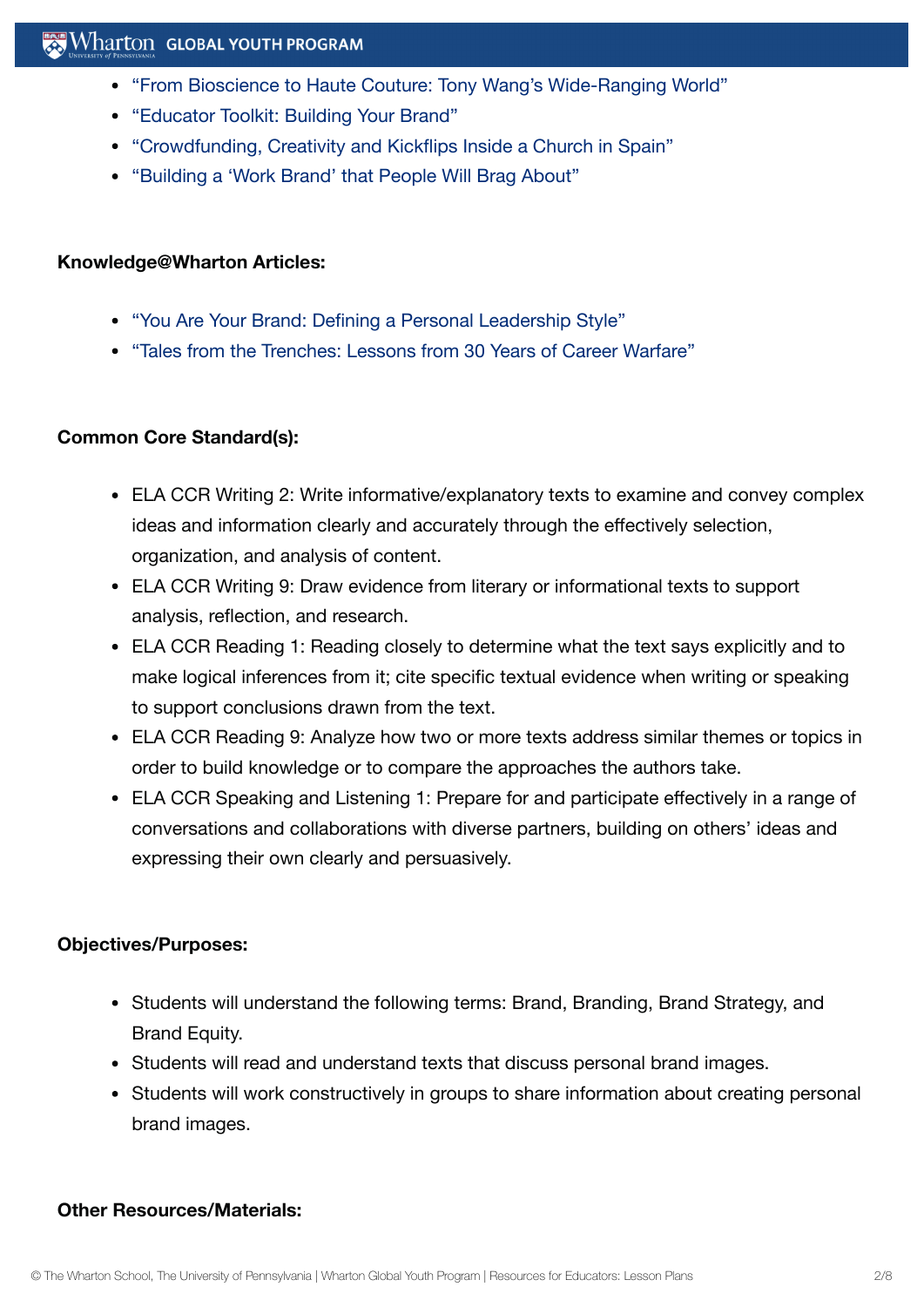- Handout with terms: Brand, Branding, Brand Strategy, and Brand Equity [\(Handout](https://globalyouth.wharton.upenn.edu/wp-content/uploads/2012/01/Career-Development-11_handoutA.pdf) A)
- Celebrity brand graphic organizer [\(Handout](https://globalyouth.wharton.upenn.edu/wp-content/uploads/2012/01/Career-Development-11_handoutB.pdf) B)
- Personal brand graphic organizer for note-taking on articles [\(Handout](https://globalyouth.wharton.upenn.edu/wp-content/uploads/2012/01/Career-Development-11_handoutC.pdf) C)

## **Activities:**

1. Hand out sheet with definitions for "Brand," "Branding," "Brand strategy" and "Brand Equity." Discuss and go over examples for each term.

**Brand:** The dictionary definition of a brand is a mark, a name, or a logo indicating who made a product. However, brand means more than that. Brand is better defined as a reputation, the meaning, including all of the thoughts and feelings associated with that name or logo. My favorite brand of car is Mini.

**Branding:** To give a product a distinctive identity by means of characteristic design packaging in advertising. M&M has successfully branded its chocolates through its vibrantly colored candy coating, each marked with an M, trademark characters, several product varieties, and catchy slogan "melts in your mouth, not in your hands."

**Brand Strategy:** A plan for sustaining or building the meaning of a brand in consumers' minds. This includes determining which consumers would most like the brand, and how best to communicate what the brand is all about, and what it can offer to those consumers. FedEx has developed a successful brand strategy, aimed at reliably delivering packages anywhere around the world the following day.

**Brand equity:** refers to the marketing of facts that are uniquely attributable to the brand. In particular, brand equity captures the outcomes, including how aware consumers are of the product, how much they like it, how committed they are to it and how much they're willing to pay for it, that result from a product's name — for example, Coca-Cola — that would not occur if the same product did not bear that name — example, a generic cola.

*(5 mins)*

2. Explain that not only do products have brands, but people can have their own brands, and the terms branding, brand strategy and brand equity can apply to people. Hand out Celebrity Brands graphic organizer. Using the example of Oprah, go through the first row of the chart with the students.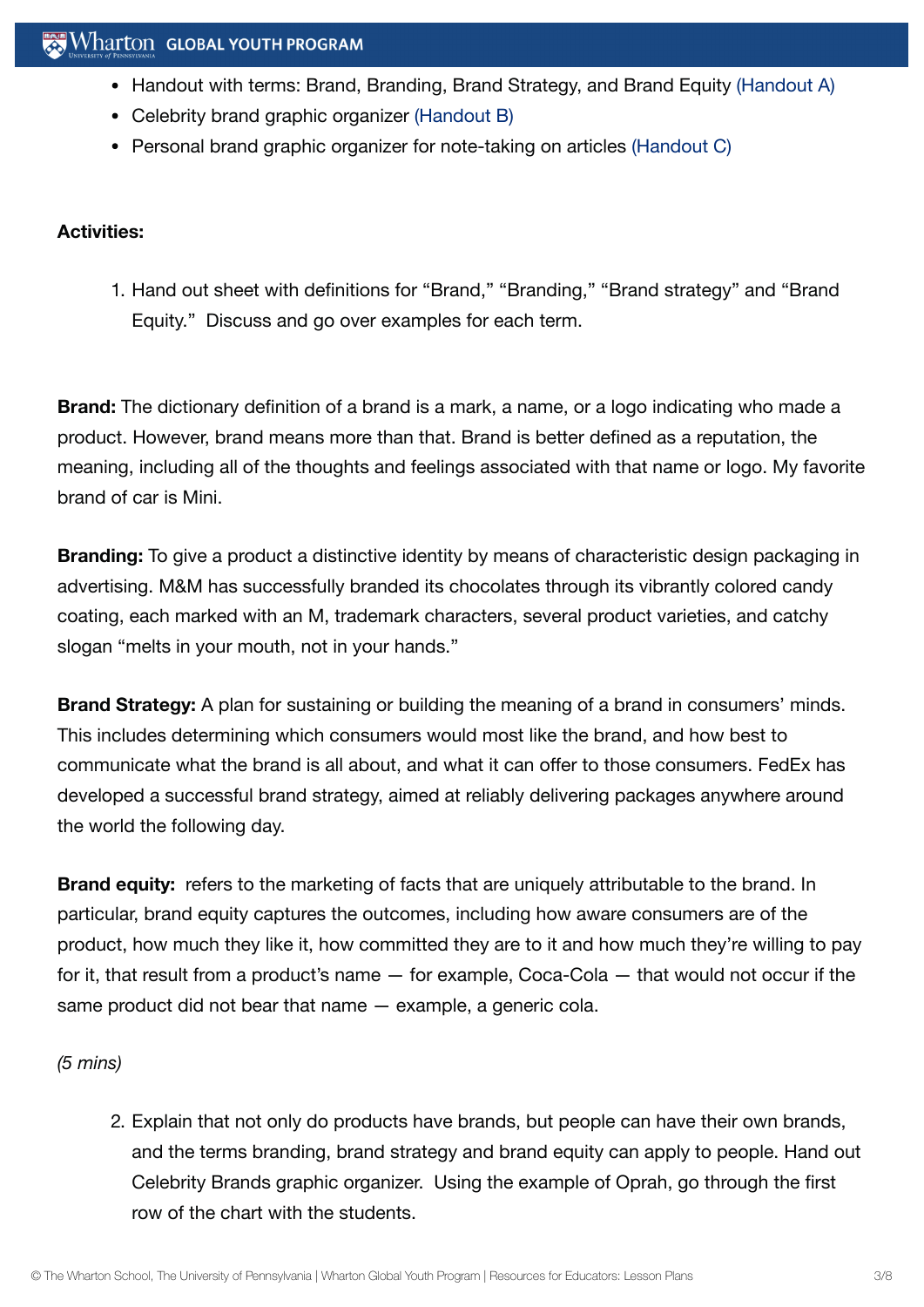| <b>Celebrity</b> | <b>Brand:</b> What         | <b>Branding:</b> What does the | <b>Brand</b>               | <b>Brand</b>                 |
|------------------|----------------------------|--------------------------------|----------------------------|------------------------------|
|                  | words/phrases come to      | celebrity do/wear/say to       | <b>Strategy:</b> To        | Equity: How                  |
|                  | mind when you see this     | convey his/her brand           |                            | whom does the successful has |
|                  | celebrity?                 | message?                       | celebrity                  | the celebrity                |
|                  |                            |                                | appeal? How                | been in                      |
|                  |                            |                                | does the                   | creating his/her             |
|                  |                            |                                | celebrity reach own unique |                              |
|                  |                            |                                | those                      | and successful               |
|                  |                            |                                | individuals?               | brand? How                   |
|                  |                            |                                |                            | can you                      |
|                  |                            |                                |                            | measure                      |
|                  |                            |                                |                            | his/her                      |
|                  |                            |                                |                            | success?                     |
| Example 1:       |                            | Created her own<br>$\bullet$   |                            |                              |
| Oprah            | Compassionate              | network that has               |                            |                              |
|                  | $\bullet$ · Spiritual      | television shows               |                            |                              |
|                  | · Her Own                  | that relate to her             |                            |                              |
|                  | Person                     | values and                     |                            |                              |
|                  | · Charismatic              | interests                      |                            |                              |
|                  | · Trustworthy<br>$\bullet$ | Endorses other<br>$\bullet$    |                            |                              |
|                  |                            | products/people                |                            |                              |
|                  |                            | who share her                  |                            |                              |
|                  |                            | values and                     |                            |                              |
|                  |                            | interests (e.g., Dr.           |                            |                              |
|                  |                            | Phil, Dr. Oz, Bob              |                            |                              |
|                  |                            | Greene, etc.)                  |                            |                              |
|                  |                            | • Middle-                      |                            |                              |
|                  |                            | aged                           |                            |                              |
|                  |                            | women:                         |                            |                              |
|                  |                            | she picks                      |                            |                              |
|                  |                            | topics to<br>address           |                            |                              |
|                  |                            | that are                       |                            |                              |
|                  |                            | important                      |                            |                              |
|                  |                            | to women                       |                            |                              |
|                  |                            | • She used                     |                            |                              |
|                  |                            | to reach                       |                            |                              |
|                  |                            | women                          |                            |                              |
|                  |                            |                                |                            |                              |

 $\sqrt{1.7}$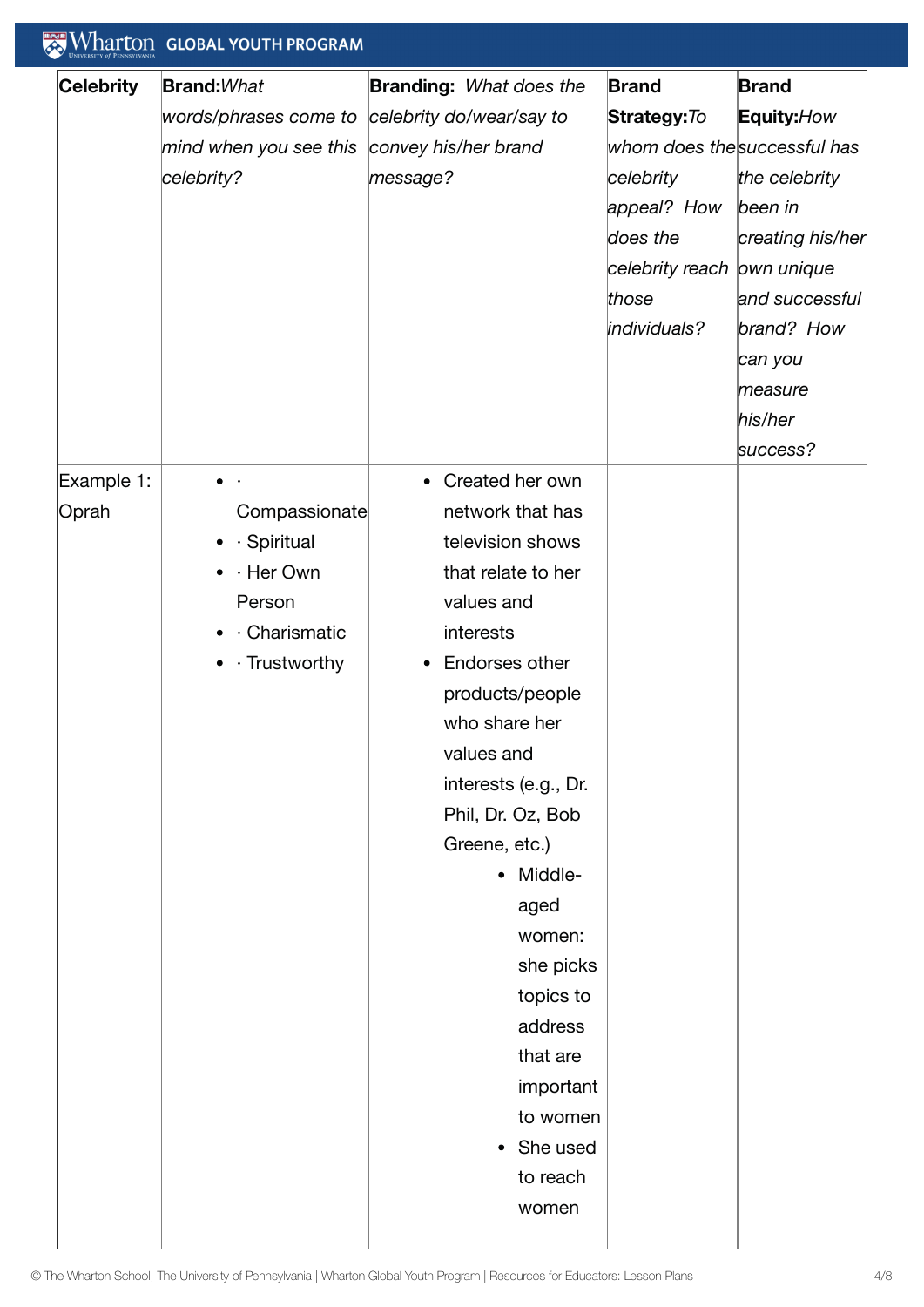| <b>EXAMPLE IN A DATE CODE AL YOUTH PROGRAM</b> |                       |  |
|------------------------------------------------|-----------------------|--|
|                                                | through               |  |
|                                                | her                   |  |
|                                                | television            |  |
|                                                | show, but             |  |
|                                                | she also              |  |
|                                                | has a                 |  |
|                                                | magazine              |  |
|                                                | and her               |  |
|                                                | own                   |  |
|                                                | network               |  |
|                                                | • Very                |  |
|                                                | successful            |  |
|                                                |                       |  |
|                                                | everyone              |  |
|                                                | knows                 |  |
|                                                | who                   |  |
|                                                | Oprah is,             |  |
|                                                | and you               |  |
|                                                | don't even            |  |
|                                                | have to               |  |
|                                                | say her               |  |
|                                                | last name             |  |
|                                                | When she<br>$\bullet$ |  |
|                                                | picks a               |  |
|                                                | book,                 |  |
|                                                | everyone              |  |
|                                                | buys it.              |  |
|                                                | When she              |  |
|                                                | had a                 |  |
|                                                | television            |  |
|                                                | show, lots            |  |
|                                                | of people             |  |
|                                                | watched               |  |
|                                                | $\sf{it}$             |  |
|                                                |                       |  |
|                                                |                       |  |

*(5 mins)*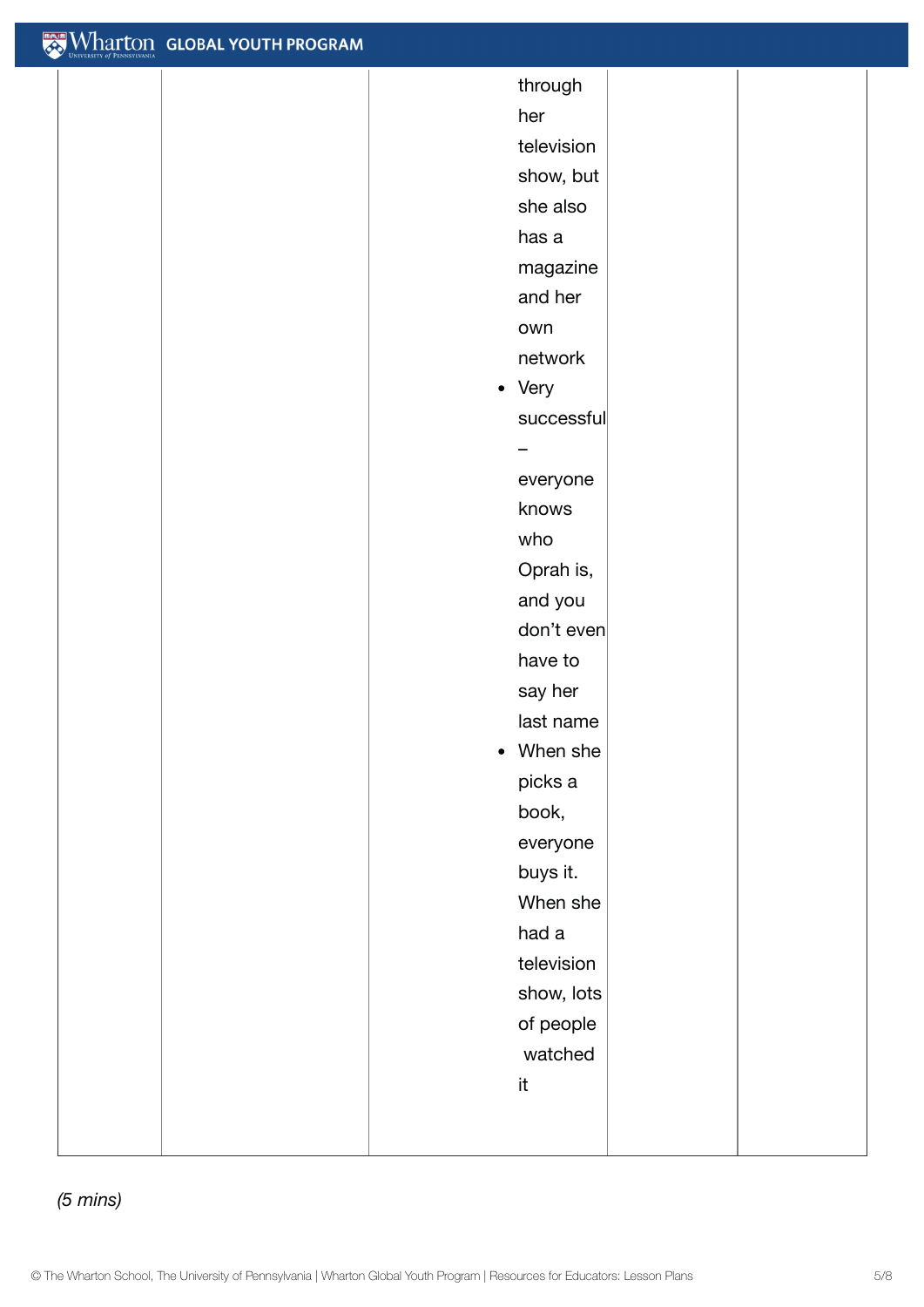3. Ask students to pick two additional celebrities and complete the chart working in pairs. (If students have trouble thinking of brand-worthy celebrities, visit *Forbes* "Celebrity 100" [http://www.forbes.com/wealth/celebrities\)](http://www.forbes.com/wealth/celebrities). When students have completed their charts, have groups share one example each.

# *(10 mins)*

4. Hand out the four articles above so that they are evenly divided among the students. Hand out Personal Brands Graphic Organizer. Students read their assigned articles and then work with students who have the *same* article to complete their row of the chart.

# *(10 mins)*

5. After students complete their own rows, re-organize groups so that each group has one reader of each article. The students share their findings with one another and complete the chart. Students should address key points below:

| Article               | How is "personal      | How do the subjects of                    | According to the article, |  |
|-----------------------|-----------------------|-------------------------------------------|---------------------------|--|
|                       | brand" defined in the | the article create their                  | why is having a           |  |
|                       | article?              | own personal brands?                      | personal brand            |  |
|                       |                       |                                           | important?                |  |
| You Are your Brand:   | How you characterize  | They try to act out their                 | Helps leaders be          |  |
| Defining a Personal   | yourself as a leader. | leadership philosophies                   | successful in the         |  |
| Leadership Style      |                       | on the job. For                           | corporate world.          |  |
|                       |                       | example, Meryl Golden's Having a personal |                           |  |
|                       |                       | brand is "work hard,                      | brand can also help       |  |
|                       |                       | play hard" and she tries with networking. |                           |  |
|                       |                       | to keep her job in                        |                           |  |
|                       |                       | perspective and nurture                   |                           |  |
|                       |                       | others.                                   |                           |  |
| Tales from the        | Your personal         | Paying attention to                       | Having a strong           |  |
| Trenches: Lessons     | reputation.           | "seemingly minor                          | personal brand is how     |  |
| from 30 Years of      |                       | moments that can push                     | you push your career      |  |
| <b>Career Warfare</b> |                       | you forward." Being                       | forward. Your             |  |
|                       |                       | respectful to your                        | reputation is what will   |  |
|                       |                       | superiors but also                        | help you get ahead in     |  |
|                       |                       | putting forward your                      | the business world.       |  |
|                       |                       | own ideas.                                |                           |  |
|                       |                       |                                           |                           |  |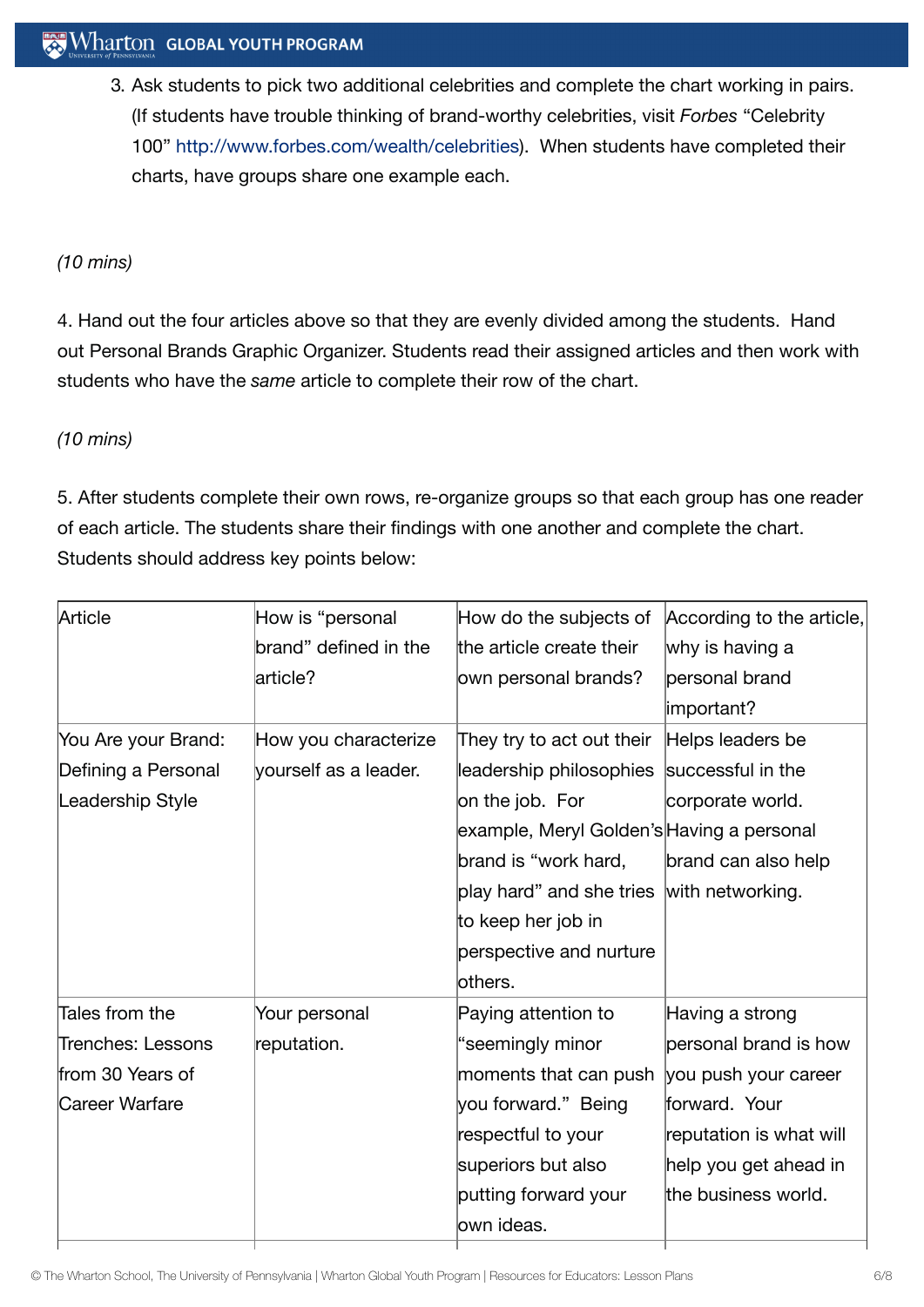| Wharton GLOBAL YOUTH PROGRAM |                        |                                         |                       |  |  |  |
|------------------------------|------------------------|-----------------------------------------|-----------------------|--|--|--|
| Miss at la Playa:            | Personal brand is what | Through her blog, in                    | It helps build trust  |  |  |  |
| Mónica Parga is              | makes her different    | which she discuses her                  | between a blogger and |  |  |  |
| Spain's Free Spirit          | from other bloggers,   | "passion for fashion, art, her readers. |                       |  |  |  |
| <b>Fashion Blogger</b>       | providing original     | and photography." Tries                 |                       |  |  |  |
|                              | content.               | to be the first person to               |                       |  |  |  |
|                              |                        | talk about new topics in                |                       |  |  |  |
|                              |                        | the world of fashion.                   |                       |  |  |  |
| From Bioscience to           | A summary of your      | Starts with his resume,                 | It helps you make     |  |  |  |
| Haute Couture: Tony          | professional           | who he networks with,                   | connections and get   |  |  |  |
| Wang's Wide Ranging          | experiences, what      | and what he tells them                  | recognized.           |  |  |  |
| World                        | you've done, and how   | about himself. He                       |                       |  |  |  |
|                              | you want to be judged. | primarily builds his                    |                       |  |  |  |
|                              |                        | personal brand online                   |                       |  |  |  |
|                              |                        | through his blog, but he                |                       |  |  |  |
|                              |                        | takes advantage of                      |                       |  |  |  |
|                              |                        | any/all social networks.                |                       |  |  |  |
|                              |                        |                                         |                       |  |  |  |

## *(5 minutes)*

6. Discuss the chart/articles as a class. What do the articles have in common? What questions do students have about the concept of "personal brand"?

*(5 minutes)*

## **Tying It All Together:**

Ask students to think about how developing a personal brand could help them when they're applying to colleges or looking for jobs. What lessons can students take from how celebrities, entrepreneurs and businesspeople have created their own brands?

**Practice Outside of the Classroom:** When you watch TV or read a magazine or the newspaper, pay attention to people who "brand" themselves. What do these individuals represent? What brand strategies do they employ? How much brand equity do they have?

## **What Worked and What I Would Do Differently:**

This lesson runs a little long, and if you only have 45 minutes, it's hard to fit everything in. If you are worried about time, you may complete the "Celebrity Brands" graphic organizer as a class,